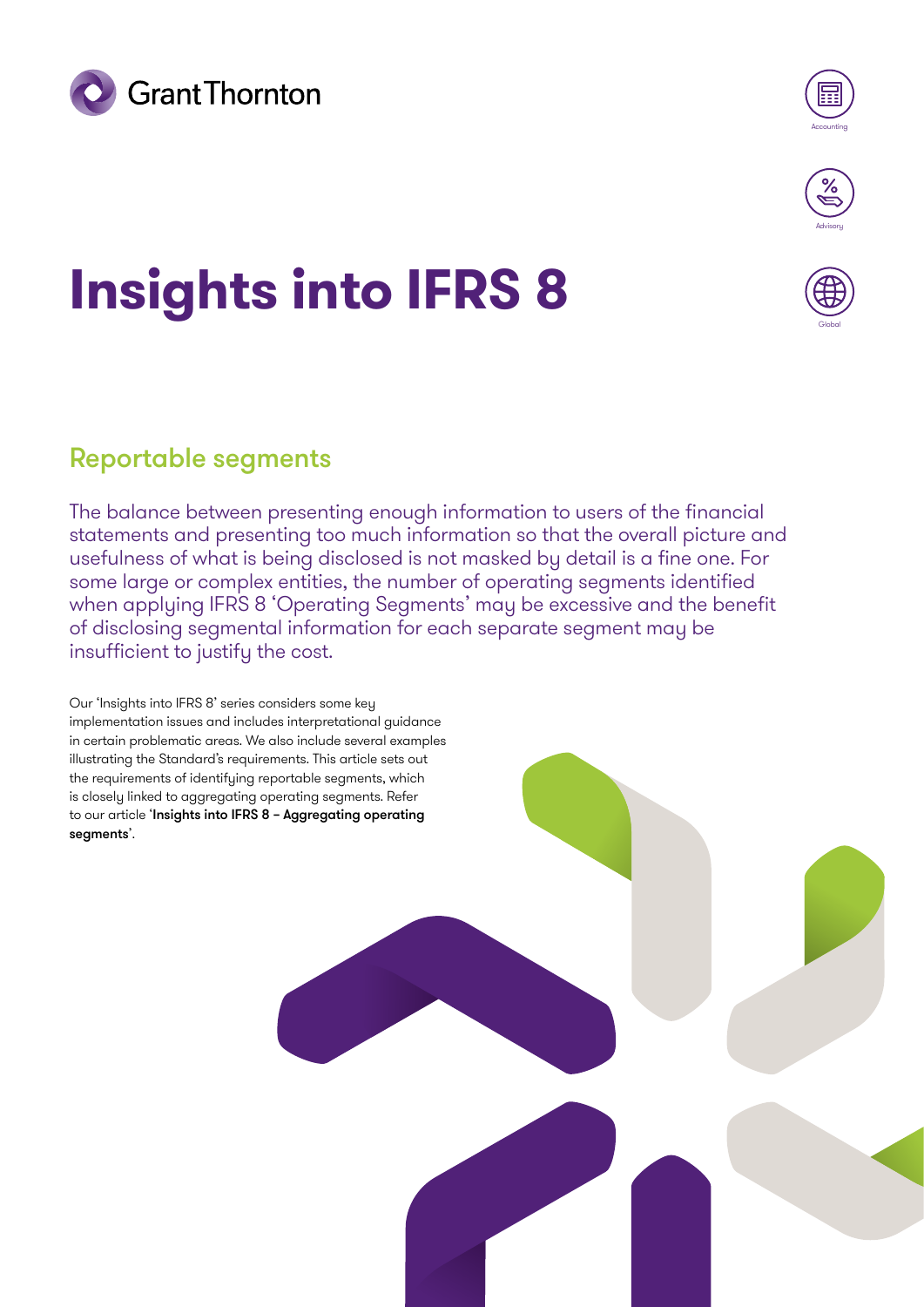IFRS 8 generally does not require disclosure of each separate operating segment. Instead, quantitative thresholds are set to select the more significant segments requiring separate disclosure. Some aggregation is permitted where segments have similar economic characteristics or fall below the quantitative thresholds. However, IFRS 8 also sets a minimum level for separate segment disclosure, based on external revenue levels.

The process for determining reportable segments can be confusing. The IASB has included a flow chart in the Implementation Guidance to IFRS 8 to assist. This is reproduced at the back of this article. The process may be summarised as follows:

- Identify operating segments, as discussed in our article ['Insights into IFRS 8 Identifying operating segments](https://www.grantthornton.global/en/insights/articles/ifrs-8-insights/identifying-operating-segments)'.
- (Optional step): Determine whether any operating segments meet all the aggregation criteria in IFRS 8 (see our article ['Insights](https://www.grantthornton.global/en/insights/articles/ifrs-8-insights/Aggregation-of-operating-segments)  [into IFRS 8 – Aggregation of operating segments'](https://www.grantthornton.global/en/insights/articles/ifrs-8-insights/Aggregation-of-operating-segments)) and if so aggregate them.
- Review the identified operating segments and aggregated groups of operating segments to see if they meet the quantitative thresholds and so need to be treated as reportable segments (see below).
- (Optional step may be done here or after testing whether the external revenues of reportable segments represent 75% or more of the entity's external revenue): For the remainder, determine whether any of the identified operating segments or aggregated groups of operating segments meet a majority of the aggregation criteria in IFRS 8. If they do, aggregate them and treat as reportable segments if they meet the quantitative thresholds (see our article 'Insights into IFRS 8 - Aggregation of operating seaments').
- Test whether the external revenues of reportable segments identified so far represent 75% or more of the entity's external revenue. If not, additional reportable segments must be identified (either individual segments or aggregations of segments identified), until the total of reportable segments reaches the 75% point (see page 3).
- Aggregate the remaining segments not identified as reportable segments into an 'all other segments' category (see flowchart on page 7).

### Quantitative thresholds for reportable segments

Once the entity's operating segments have been identified, it must then determine which operating segments are reportable. Reportable segments are those operating segments, or groups of operating segments, that meet the quantitative thresholds for separate disclosure. Quantitative thresholds are included in IFRS 8 so as to limit the disclosures to a reasonable level.

#### **The thresholds**

IFRS 8 provides guidance on quantitative thresholds for an entity as follows:

- Its reported revenue, including both sales to external customers and intersegment sales or transfers, is 10 per cent or more of the combined revenue, internal and external, of all operating segments.
- The absolute amount of its reported profit or loss is 10 per cent or more of the greater, in absolute amount, of
	- the combined reported profit of all operating segments that did not report a loss, and
	- the combined reported loss of all operating segments that reported a loss.
- Its assets are 10 per cent or more of the combined assets of all operating segments.

The amounts considered when looking at the thresholds are the amounts reported to the CODM, before elimination of any intersegment transactions. If any one of the three criteria noted above is present, disclosure, either individually or in aggregate will be required.

<sup>2</sup> Insights into IFRS 8 – Reportable segments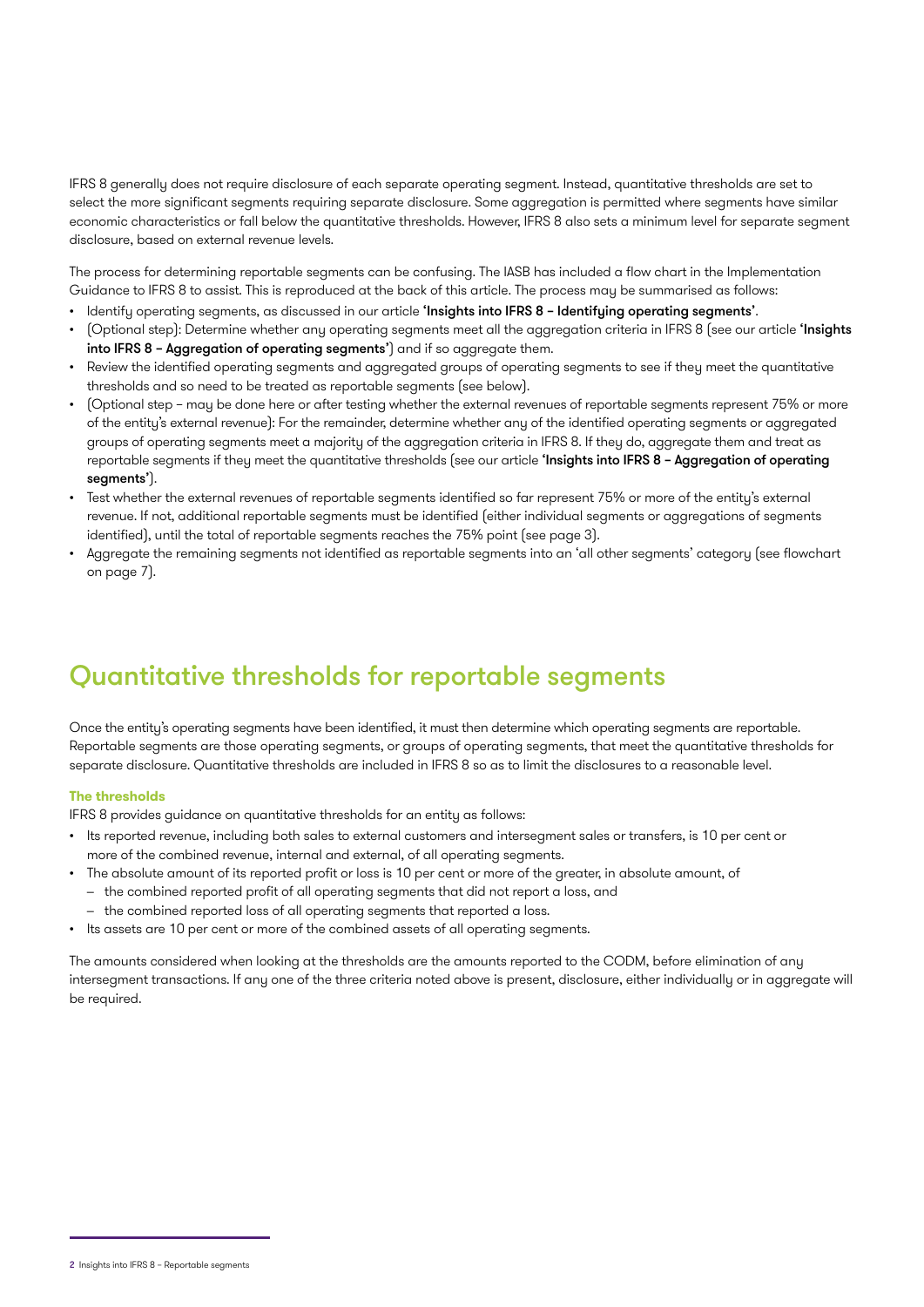#### **Example 1 – Application of quantitative thresholds**

| Segment   | <b>Segment Revenue</b><br>cu | Segment profit/(loss)  <br><b>CU</b> | Segment assets<br>CU |
|-----------|------------------------------|--------------------------------------|----------------------|
| Wholesale | 900                          | 100                                  | 80 <sup>1</sup>      |
| Retail    | 1.400                        | 200                                  | 750                  |
| Transport | 200                          | (35)                                 | 70 I                 |
| Total     | 2,500                        | 265                                  | 900                  |

#### **Further information**

The wholesale segment includes internal sales to the retail segment of CU600.

The transport segment derives revenue of CU160 from internal services provided to both the wholesale and retail segments.

**Threshold amounts** (calculated before any intersegment eliminations): Total revenue: CU250 (2,500 × 10%)

Operating results: CU30 (300 x 10%), being 10% of the greater of the absolute amount of all operating segments not reporting a loss (100 + 200) and all operating segments reporting a loss (35).

Total assets: CU90 (900 x 10%).

Considering each of the operating segments in turn:

| <b>Segment</b> | <b>Segment Revenue</b> | Segment profit/(loss) | <b>Segment assets</b> |
|----------------|------------------------|-----------------------|-----------------------|
| Wholesale      | <b>Exceeds</b>         | <b>Exceeds</b>        | Does not exceed       |
| Retail         | Exceeds                | Exceeds               | Exceeds               |
| Transport      | Does not exceed        | Exceeds               | Does not exceed       |

Accordingly, all three segments meet at least one threshold and therefore all are reportable.

### Minimum number of reportable segments – the 75% revenue test

IFRS 8 does not explicitly require a minimum number of reportable segments but it does contain a requirement that may result in the identification of additional reportable segments after performing the quantitative threshold tests.

External revenue of reportable segments must constitute at least 75% of total consolidated revenue. Consolidated revenue for the purpose of this comparison would, by definition, mean external revenue, as inter-segment revenue would be eliminated on consolidation. Identification of additional reportable segments is not required if this minimum threshold is met.

If this minimum external revenue threshold is not met, additional operating segments or aggregated operating segments must be identified as reportable segments until at least 75% of the entity's revenue is included in reportable segments. IFRS 8 does not prescribe which additional segments should be included to reach the 75% threshold. Consequently, entities are not required to identify the additional reportable segments in order of size.

However, we believe entities should consider both quantitative and qualitative factors when determining which additional operating segments should be disclosed. In making this assessment, entities should consider the disclosure objectives of the Standard.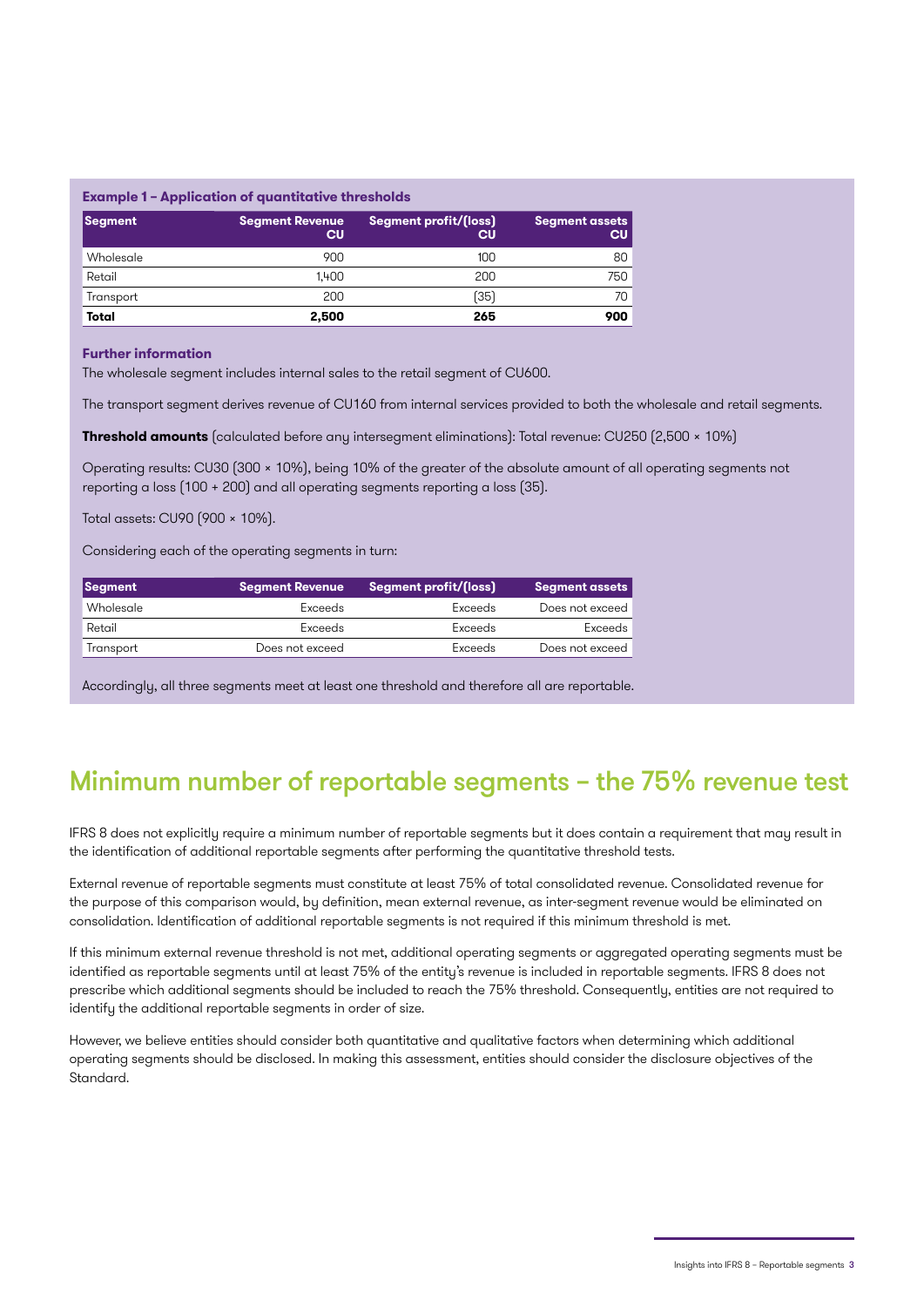### **Example 2 – Identifying additional reportable segments to achieve the 75% external revenue requirement (significance of segments)**

|                         | <b>External Revenue</b><br>CU |
|-------------------------|-------------------------------|
| Segment A               | 40                            |
| Segment B               | 9                             |
| Segment C               | 33                            |
| Segment D               | 7                             |
| Segment E               | 6                             |
| Segment F               | 3                             |
| Segment G               | 2                             |
| <b>Total net profit</b> |                               |

After Segments A and C have been selected, none of the five remaining segments are individually large enough to constitute a reportable segment. Segment F is a new business unit that began contributing to revenue only two months before the end of the year. Management expects this segment to make a significant contribution to external revenue in future reporting periods. The remaining segments are expected to remain stable. Consequently, the entity designates this start-up segment as a reportable segment, making the total external revenues attributable to reportable segments 76% of total entity revenues.

### Reporting segments that do not meet the reportable thresholds

An entity may identify one or more operating segments that do not exceed any of the quantitative thresholds for reportable segments but management believes that information about the segment(s) would be useful to users of the financial statements. For example, as noted above, there may be a start-up segment that is expected to exceed the thresholds in the future and make a significant contribution to the future success of the entity. An entity may therefore choose to consider such a segment as reportable and so disclose it separately.

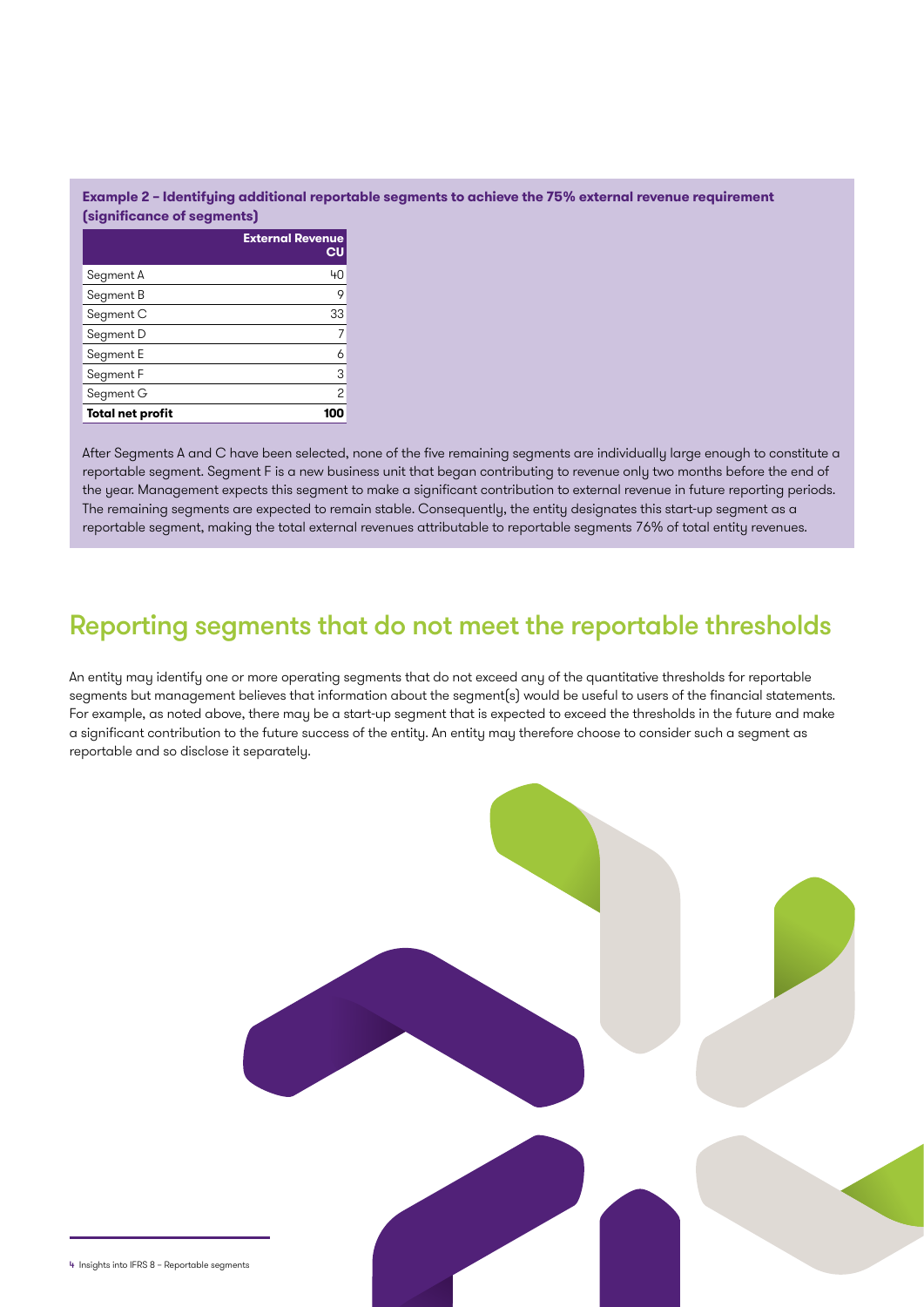## Combining reportable segments

Generally, reportable segments cannot be combined. In large and diverse groups however, the CODM may regularly review information about every subsidiary. If the subsidiaries have different economic characteristics then aggregation may not be permitted by IFRS 8. This may result in a large number of reportable segments. Aggregation criteria is discussed in our article ['Insights into IFRS 8 – Aggregation of Operating Segments'](https://www.grantthornton.global/en/insights/articles/ifrs-8-insights/Aggregation-of-operating-segments).

IFRS 8 notes there may be a practical limit to the number of reportable segments an entity separately discloses beyond which segment information may become too detailed. IFRS 8 does not set a precise limit but does suggest if the number of reportable segments increases above ten, the entity should consider whether a practical limit has been reached.

IFRS 8 does not provide any guidance as to the actions to be taken if a practical limit has been reached. In our view, an entity should exercise caution in aggregating segments in these circumstances. If aggregation is needed at this stage, only segments that firstly have similar economic characteristics, and secondly have a majority of the criteria listed in IFRS 8 should be aggregated. In addition, the disclosure of the factors used to identify the entity's reportable segments should explain the reportable segments formed as a result of this aggregation process only share a majority of the criteria for aggregation but have been combined in order to reduce the number of reportable segments to a practical level. Refer to our article 'Insights into IFRS 8 [– Segment Information to be Disclosed](https://www.grantthornton.global/en/insights/articles/ifrs-8-insights/segment-information-to-be-disclosed)'.

### Further practical application issues

#### **Single customer satisfies thresholds for a reportable segment**

Information may be separately reported to the CODM for the business conducted with a major customer. If the customer qualifies as a reporting segment using the IFRS 8 criteria described above, then the segment information for this customer should be separately disclosed. The identity of the customer need not be given but the segment should be appropriately described.

#### **CODM is presented with more than one measure for segment profitability and/or assets**

The quantitative thresholds refer to internally reported profit (or loss) and internally reported assets when considering the 10% test. However, in some cases, different measures of profit or loss and of assets are used by management so a consistent measure should be used for the purposes of assessing the 10% test.

IFRS 8 is not explicit as to which measure of profitability or of assets should be used for the purpose of the threshold test. However, using the management approach, it would seem logical to use the measure most relied upon by the CODM for assessing performance and deciding on the allocation of resources. If this does not give a clear answer, we recommend the use of the measure that is most consistent with the measurement principles used elsewhere in the entity's financial statements.

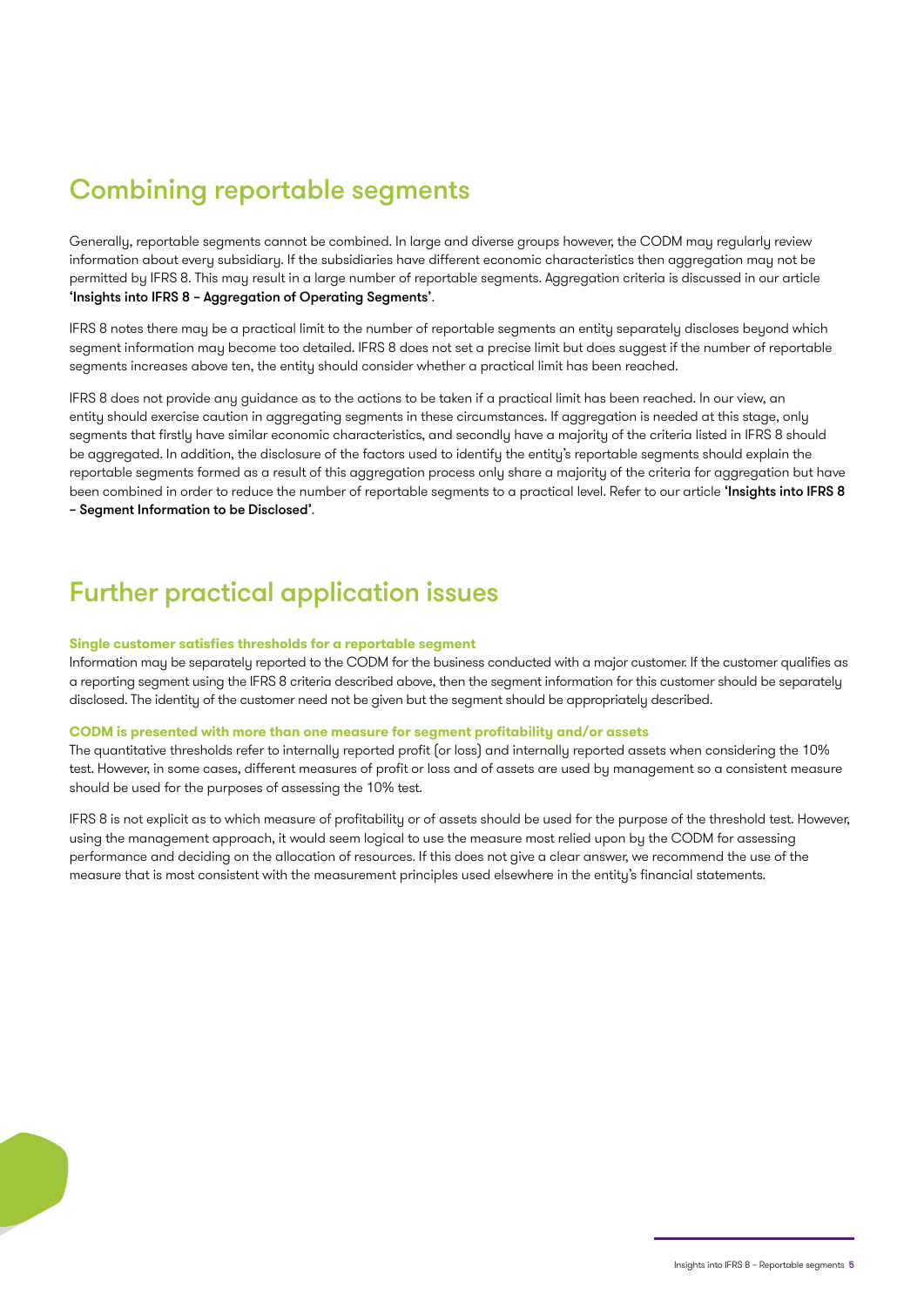### **Example 3 – Selecting an operating profit measure to identify segments when more than one measure is used by the CODM**

Each segment manager in entity A provides the CODM with two measures of profitability: operating profit and profit before income tax. Both measures are used by the CODM for profitability assessment and resource allocation decisions.

Segment operating profit is determined based on similar measurement principles to those used in the preparation of consolidated operating profit.

However, segment profit before income tax expense includes certain internal recharges and adjustments, such as corporate cost centre recharges; cost-of-capital charges; and the elimination of fair value changes in financial instruments that are adjusted in determining consolidated profit before income tax reported in the financial statements.

In this case, segment operating profit would be the measure reported externally because this measure is the most consistent with its corresponding amount in the entity's financial statements. This would also be the measure used for determining the 10% threshold.

#### **CODM uses different profitability or asset measures for different segments**

The measure of segment profitability or segment assets may differ for each operating segment, as different operating segments may report different measures of profitability to the CODM. IFRS 8 does not contain any specific guidance in such circumstances. In our view, management should determine a reasonable and consistent basis to compare segments for the 10% result or asset test.

**Example 4 – Selecting a measure to identify reportable segments when the CODM uses different measures for different segments**

An entity has three operating segments, none of which can be combined under the aggregation criteria. The following is reported to the chief operating decision maker:

- Segment 1 measures profitability based on net profit after pension cost allocations and internal cost-of-capital recharges. Asset information includes inventory, accounts receivable, tangible and intangible assets.
- Segment 2 measures profitability based on net profit after internal cost-of-capital recharges but excluding pension cost allocations. Asset information includes inventory, accounts receivable and tangible assets but excludes intangible assets.
- Segment 3 measures profitability based on net profit before any internal cost-of-capital recharges or pension cost allocations. Asset information is limited to accounts receivable.

Management have concluded that the most appropriate measure for determining the 10% threshold is the lowest level of profitability and assets reported to the CODM for all segments, as this provides the most consistent comparison.

The profit measure used for the quantitative threshold test is therefore the net profit before any internal cost-of-capital recharges or pension cost allocations. The asset measure used is accounts receivable.

<sup>6</sup> Insights into IFRS 8 – Reportable segments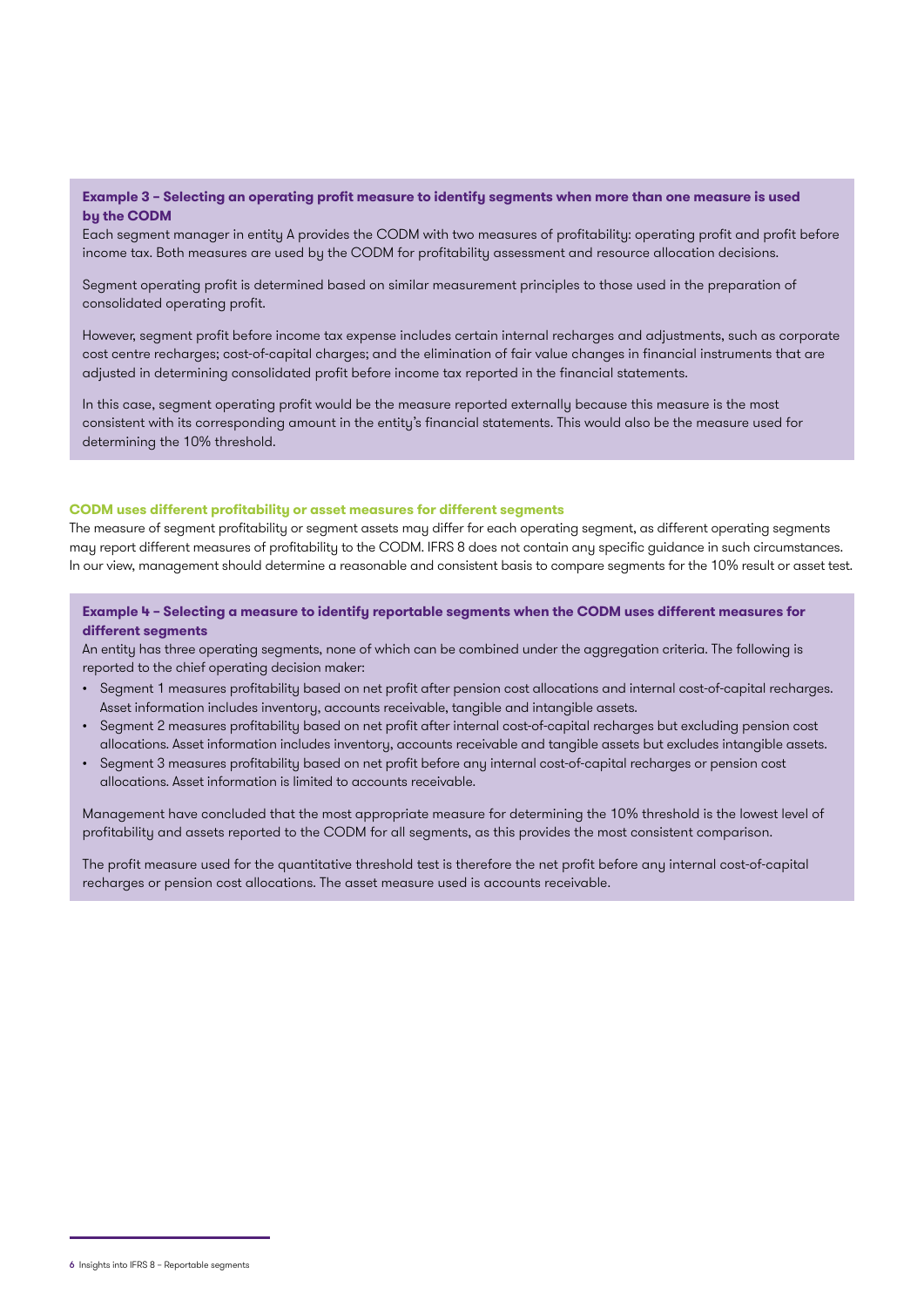The following flowchart takes into account the requirements noted in this article as well as 'Insights into IFRS 8 - Aggregation of [operating segments](https://www.grantthornton.global/en/insights/articles/ifrs-8-insights/Aggregation-of-operating-segments)' to describe the process involved in aggregating operating segments:



Insights into IFRS 8 – Reportable segments 7